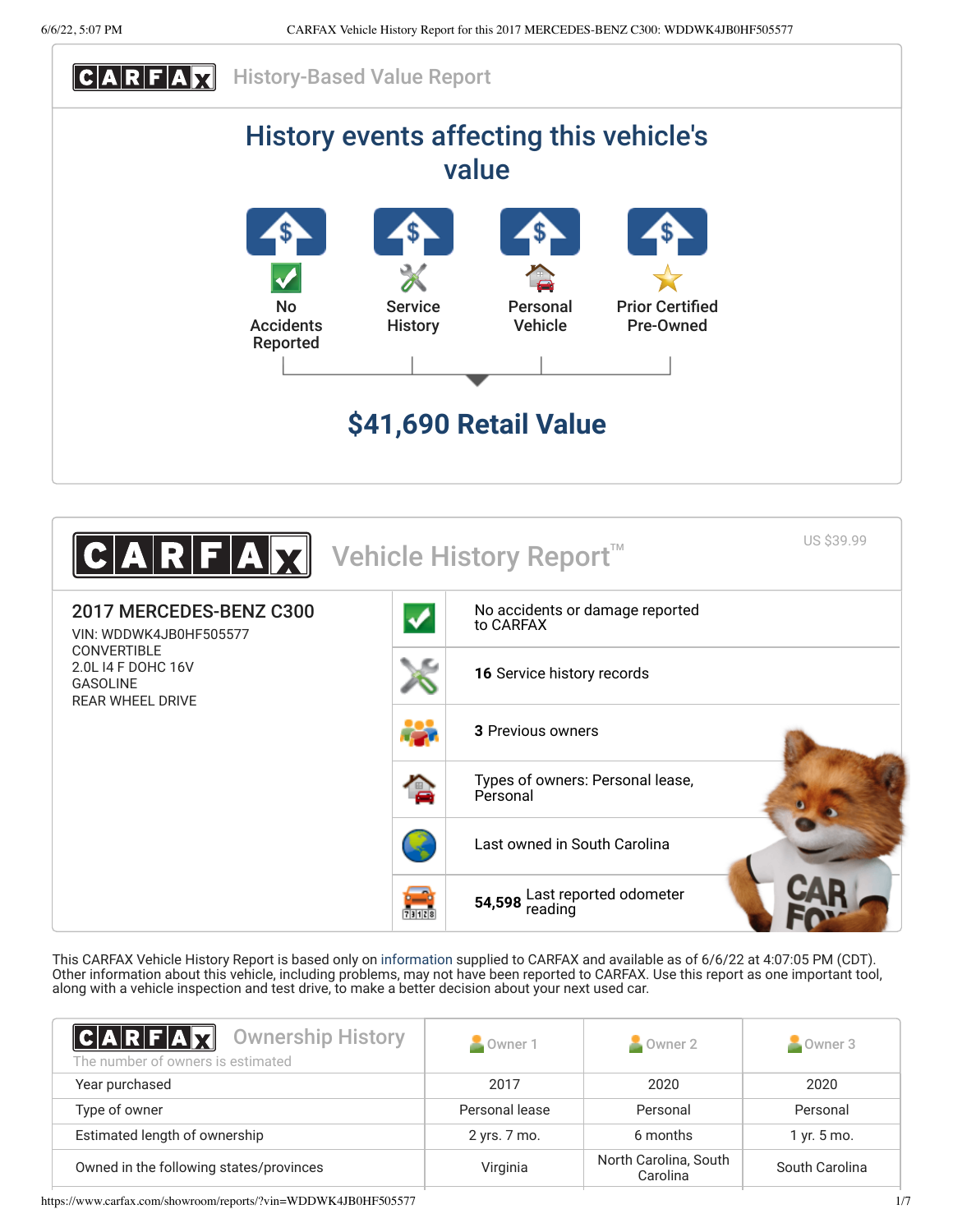6/6/22, 5:07 PM CARFAX Vehicle History Report for this 2017 MERCEDES-BENZ C300: WDDWK4JB0HF505577

| imated miles driven per vear   |     | $- - -$ | --- |
|--------------------------------|-----|---------|-----|
| Last reported odometer reading | ה ה |         |     |

| <b>CARFAX</b> Title History<br>CARFAX guarantees the information in this section | Owner 1           | Owner 2           | Owner 3           |  |
|----------------------------------------------------------------------------------|-------------------|-------------------|-------------------|--|
| Salvage   Junk   Rebuilt   Fire   Flood   Hail   Lemon                           | <b>Guaranteed</b> | <b>Guaranteed</b> | <b>Guaranteed</b> |  |
|                                                                                  | No Problem        | No Problem        | No Problem        |  |
| Not Actual Mileage   Exceeds Mechanical Limits                                   | <b>Guaranteed</b> | <b>Guaranteed</b> | <b>Guaranteed</b> |  |
|                                                                                  | No Problem        | No Problem        | No Problem        |  |
| <b>CONTRACTOR</b>                                                                |                   |                   |                   |  |



**GUARANTEED** - None of these major title problems were reported by a state Department of Motor Vehicles (DMV). If you find that any of these title problems were reported by a DMV and not included in this report, CARFAX will buy this vehicle back. [Register](https://www.carfax.com/Service/bbg) | [View Terms](https://www.carfax.com/company/carfax-buyback-guarantee-terms-and-conditions) | [View Certificate](https://www.carfax.com/showroom/reports/?vin=WDDWK4JB0HF505577)

<span id="page-1-0"></span>

| <b>Additional History</b><br>Not all accidents / issues are reported to CARFAX                       | Owner 1                                             | Owner 2                                             | Owner 3                                             |  |
|------------------------------------------------------------------------------------------------------|-----------------------------------------------------|-----------------------------------------------------|-----------------------------------------------------|--|
| <b>Total Loss</b><br>No total loss reported to CARFAX.                                               | No Issues<br>✔<br>Reported                          | No Issues<br>✔<br>Reported                          | No Issues<br>$\boldsymbol{J}$<br>Reported           |  |
| <b>Structural Damage</b><br>No structural damage reported to CARFAX.                                 | No Issues<br>$\blacktriangledown$<br>Reported       | No Issues<br>$\blacktriangledown$<br>Reported       | No Issues<br>$\blacktriangledown$<br>Reported       |  |
| Airbag Deployment<br>No airbag deployment reported to CARFAX.                                        | No Issues<br>$\boldsymbol{\mathcal{N}}$<br>Reported | No Issues<br>$\boldsymbol{\mathcal{L}}$<br>Reported | No Issues<br>$\boldsymbol{\mathcal{J}}$<br>Reported |  |
| <b>Odometer Check</b><br>No indication of an odometer rollback.                                      | No Issues<br>$\checkmark$<br>Indicated              | No Issues<br>✔<br>Indicated                         | No Issues<br>$\overline{\mathbf{v}}$<br>Indicated   |  |
| Accident / Damage<br>No accidents or damage reported to CARFAX.                                      | No Issues<br>$\blacktriangledown$<br>Reported       | No Issues<br>$\checkmark$<br>Reported               | No Issues<br>$\checkmark$<br>Reported               |  |
| <b>Manufacturer Recall</b><br>Check with an authorized Mercedes-Benz dealer for any<br>open recalls. | No Recalls<br>ᢦ<br>Reported                         | No Recalls<br>✔<br>Reported                         | No Recalls<br>✔<br>Reported                         |  |
| <b>Basic Warranty</b><br>Original warranty estimated to have expired.                                | <b>Warranty Expired</b>                             | <b>Warranty Expired</b>                             | <b>Warranty Expired</b>                             |  |

<span id="page-1-1"></span>

|                               |                   |                                                                                                                                                |                                                     | Personal Lease Vehicle              |
|-------------------------------|-------------------|------------------------------------------------------------------------------------------------------------------------------------------------|-----------------------------------------------------|-------------------------------------|
| Owner 1<br>Purchased:<br>2017 | <b>CAR</b><br>FOX | Low mileage! This owner drove less than<br>the industry average of 15,000 miles per<br>year.                                                   |                                                     | 11,920 mi/yr                        |
| Date                          | <b>Mileage</b>    | Source                                                                                                                                         | <b>Comments</b>                                     |                                     |
| 01/11/2017                    | 11                | David R. McGeorge Mercedes<br>Henrico, VA<br>804-755-9300<br>mbofrichmond.com<br>4.6 / 5.0<br>396 Verified Reviews<br>5,645 Customer Favorites | ← Vehicle serviced<br>- Safety inspection performed | - Pre-delivery inspection completed |
| 01/11/2017                    |                   | Virginia<br><b>Inspection Station</b>                                                                                                          | Passed safety inspection                            |                                     |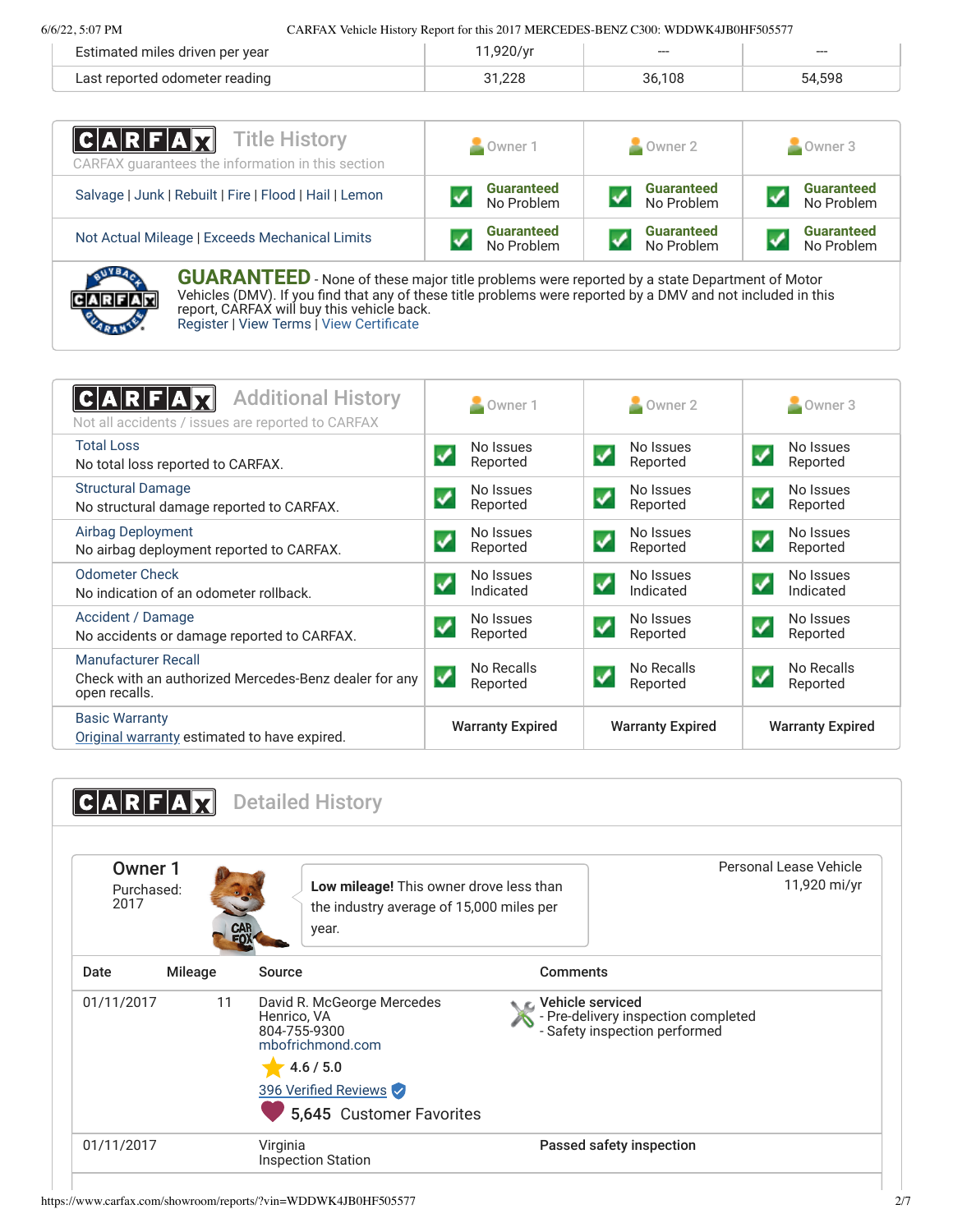| 6/6/22, 5:07 PM |        |                                                                                                                 | CARFAX Vehicle History Report for this 2017 MERCEDES-BENZ C300: WDDWK4JB0HF505577                                                                                                                |
|-----------------|--------|-----------------------------------------------------------------------------------------------------------------|--------------------------------------------------------------------------------------------------------------------------------------------------------------------------------------------------|
| 01/13/2017      |        | Tysinger Motor Company Inc.<br>Hampton, VA<br>757-865-8000<br>tysinger.com<br>4.6 / 5.0<br>897 Verified Reviews | Vehicle offered for sale                                                                                                                                                                         |
| 01/16/2017      | 14     | Virginia<br><b>Inspection Station</b>                                                                           | Passed safety inspection                                                                                                                                                                         |
| 01/18/2017      | 16     | Tysinger Motor Company Inc.<br>Hampton, VA<br>757-865-8000<br>tysinger.com<br>4.6 / 5.0<br>897 Verified Reviews | Vehicle serviced<br>- Pre-delivery inspection completed<br>- Emissions or safety inspection performed                                                                                            |
| 03/10/2017      |        | Virginia<br>Motor Vehicle Dept.                                                                                 | Vehicle purchase reported<br>- Titled or registered as personal lease vehicle                                                                                                                    |
| 03/13/2017      |        | Tysinger Motor Company Inc.<br>Hampton, VA<br>757-865-8000<br>tysinger.com<br>4.6 / 5.0<br>897 Verified Reviews | Vehicle sold                                                                                                                                                                                     |
| 03/13/2017      | 21     | Tysinger Motor Company Inc.<br>Hampton, VA<br>757-865-8000<br>tysinger.com<br>4.6 / 5.0<br>897 Verified Reviews | Vehicle serviced<br>- Vehicle washed/detailed                                                                                                                                                    |
| 04/07/2017      | 25     | Virginia<br>Motor Vehicle Dept.<br>Roanoke, TX                                                                  | Title issued or updated<br>- First owner reported<br>- Loan or lien reported                                                                                                                     |
| 06/01/2017      | 3,467  | Tysinger Motor Company Inc.<br>Hampton, VA<br>757-865-8000<br>tysinger.com<br>4.6 / 5.0<br>897 Verified Reviews | Vehicle serviced<br>Vehicle washed/detailed                                                                                                                                                      |
| 08/02/2017      | 5,587  | Tysinger Motor Company Inc.<br>Hampton, VA<br>757-865-8000<br>tysinger.com<br>4.6 / 5.0<br>897 Verified Reviews | <b>€</b> Vehicle serviced<br>- GPS/Navigation module/computer reprogrammed<br>- Electrical system checked<br>- Vehicle washed/detailed                                                           |
| 01/10/2018      |        | Tysinger Motor Company Inc.<br>Hampton, VA<br>757-865-8000<br>tysinger.com<br>4.6 / 5.0<br>897 Verified Reviews | C Vehicle serviced<br>- Recommended maintenance performed<br>- Vehicle washed/detailed<br>- Tire(s) balanced<br>- Emissions or safety inspection performed                                       |
| 01/10/2018      | 10,146 | Virginia<br><b>Inspection Station</b>                                                                           | Passed safety inspection                                                                                                                                                                         |
| 03/02/2018      |        | Virginia<br>Motor Vehicle Dept.<br>Roanoke, TX                                                                  | Registration issued or renewed<br>- Loan or lien reported                                                                                                                                        |
| 03/08/2018      | 11,715 | Tysinger Motor Company Inc.<br>Hampton, VA<br>757-865-8000<br>tysinger.com<br>4.6 / 5.0<br>897 Verified Reviews | $\epsilon$ Vehicle serviced<br>- Maintenance inspection completed<br>- Front seat back replaced<br>- Electrical system checked<br>- Left seatbelt assembly replaced<br>- Vehicle washed/detailed |

https://www.carfax.com/showroom/reports/?vin=WDDWK4JB0HF505577 3/7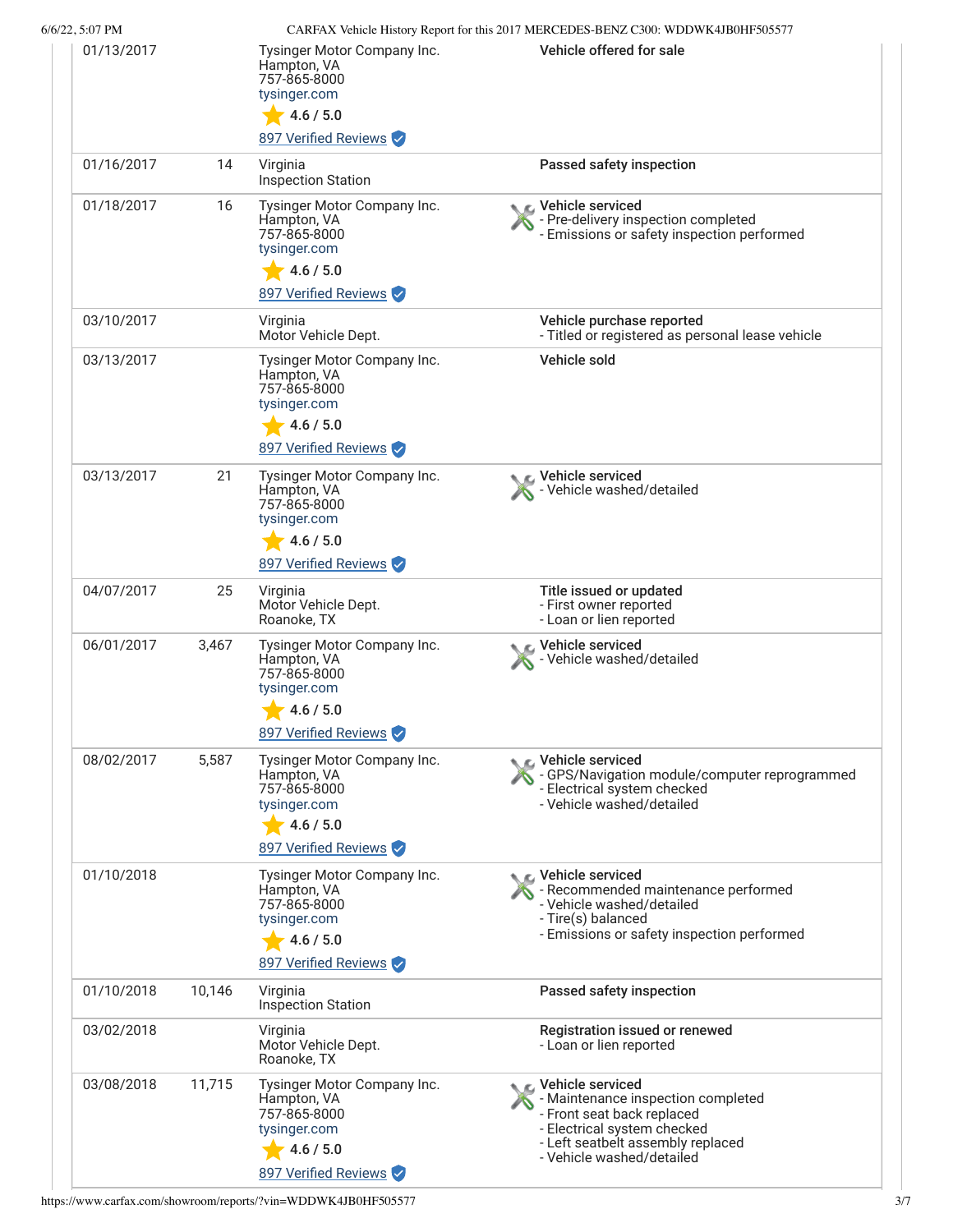6/6/22, 5:07 PM CARFAX Vehicle History Report for this 2017 MERCEDES-BENZ C300: WDDWK4JB0HF505577

|            |        |                                                                                                                                                                    | <u>WEITH WHICK HISTORY INCREDITION THIS ZONE INTENCEDED BEING COOP. HIS DEMINISHED ON A THEORY IS A T</u>                                                                                                                                                                                                                                                                     |
|------------|--------|--------------------------------------------------------------------------------------------------------------------------------------------------------------------|-------------------------------------------------------------------------------------------------------------------------------------------------------------------------------------------------------------------------------------------------------------------------------------------------------------------------------------------------------------------------------|
| 06/11/2018 | 14,776 | Tysinger Motor Company Inc.<br>Hampton, VA<br>757-865-8000<br>tysinger.com<br>4.6 / 5.0<br>897 Verified Reviews                                                    | C Vehicle serviced<br>- Battery charged<br>- Vehicle washed/detailed<br>- Computer reprogrammed                                                                                                                                                                                                                                                                               |
| 10/29/2018 | 19,275 | Tysinger Motor Company Inc.<br>Hampton, VA<br>757-865-8000<br>tysinger.com<br>4.6 / 5.0<br>897 Verified Reviews                                                    | Vehicle serviced<br>- Vehicle washed/detailed                                                                                                                                                                                                                                                                                                                                 |
| 01/15/2019 | 20,771 | Tysinger Motor Company Inc.<br>Hampton, VA<br>757-865-8000<br>tysinger.com<br>4.6 / 5.0<br>897 Verified Reviews                                                    | ic⊾ Vehicle serviced<br>- Recommended maintenance performed<br>- Brake fluid flushed/changed<br>- Cabin air filter replaced/cleaned<br>- Vehicle washed/detailed<br>- Emissions or safety inspection performed                                                                                                                                                                |
| 01/15/2019 |        | Virginia<br><b>Inspection Station</b>                                                                                                                              | Passed safety inspection                                                                                                                                                                                                                                                                                                                                                      |
| 03/05/2019 |        | Virginia<br>Motor Vehicle Dept.<br>Roanoke, TX                                                                                                                     | Registration issued or renewed<br>- Loan or lien reported                                                                                                                                                                                                                                                                                                                     |
| 10/08/2019 | 27,923 | Tysinger Motor Company Inc.<br>Hampton, VA<br>757-865-8000<br>tysinger.com<br>4.6 / 5.0<br>897 Verified Reviews                                                    | C Vehicle serviced<br>- 30,000 mile service performed<br>- Battery charged<br>- Evaporator case drain hose serviced<br>- Fluids checked<br>- Brake fluid checked<br>- Hood operation checked<br>- Brakes checked<br>- Tire condition and pressure checked<br>- Oil and filter changed<br>- Maintenance reminder reset<br>- Vehicle washed/detailed<br>- Computer reprogrammed |
| 10/17/2019 | 31,058 | Mercedes-Benz Financial Services<br>Virginia                                                                                                                       | Lease vehicle returned to dealer                                                                                                                                                                                                                                                                                                                                              |
| 10/28/2019 | 31,126 | Virginia<br><b>Inspection Station</b>                                                                                                                              | Passed safety inspection                                                                                                                                                                                                                                                                                                                                                      |
| 10/30/2019 |        | Tysinger Motor Company Inc.<br>Hampton, VA<br>757-865-8000<br>tysinger.com<br>4.6 / 5.0<br>897 Verified Reviews                                                    | C Vehicle serviced<br>- Pre-delivery inspection completed<br>- Two tires mounted<br>- Two tires balanced<br>- Vehicle washed/detailed<br>- Wiper(s) replaced<br>- Tire(s) replaced<br>- Emissions or safety inspection performed                                                                                                                                              |
| 11/01/2019 |        | Mercedes-Benz Dealer<br>Myrtle Beach, SC                                                                                                                           | Vehicle offered for sale                                                                                                                                                                                                                                                                                                                                                      |
| 01/16/2020 | 31,128 | Mercedes-Benz of Hampton<br>Hampton, VA<br>757-551-9789<br>https://mercedesbenzofhampton.co<br>m/<br>4.4 / 5.0<br>194 Verified Reviews<br>4,143 Customer Favorites | Vehicle sold                                                                                                                                                                                                                                                                                                                                                                  |
| 01/22/2020 | 31,228 | Tysinger Motor Company Inc.<br>Hampton, VA<br>757-865-8000<br>tysinger.com<br>4.6 / 5.0                                                                            | Vehicle serviced                                                                                                                                                                                                                                                                                                                                                              |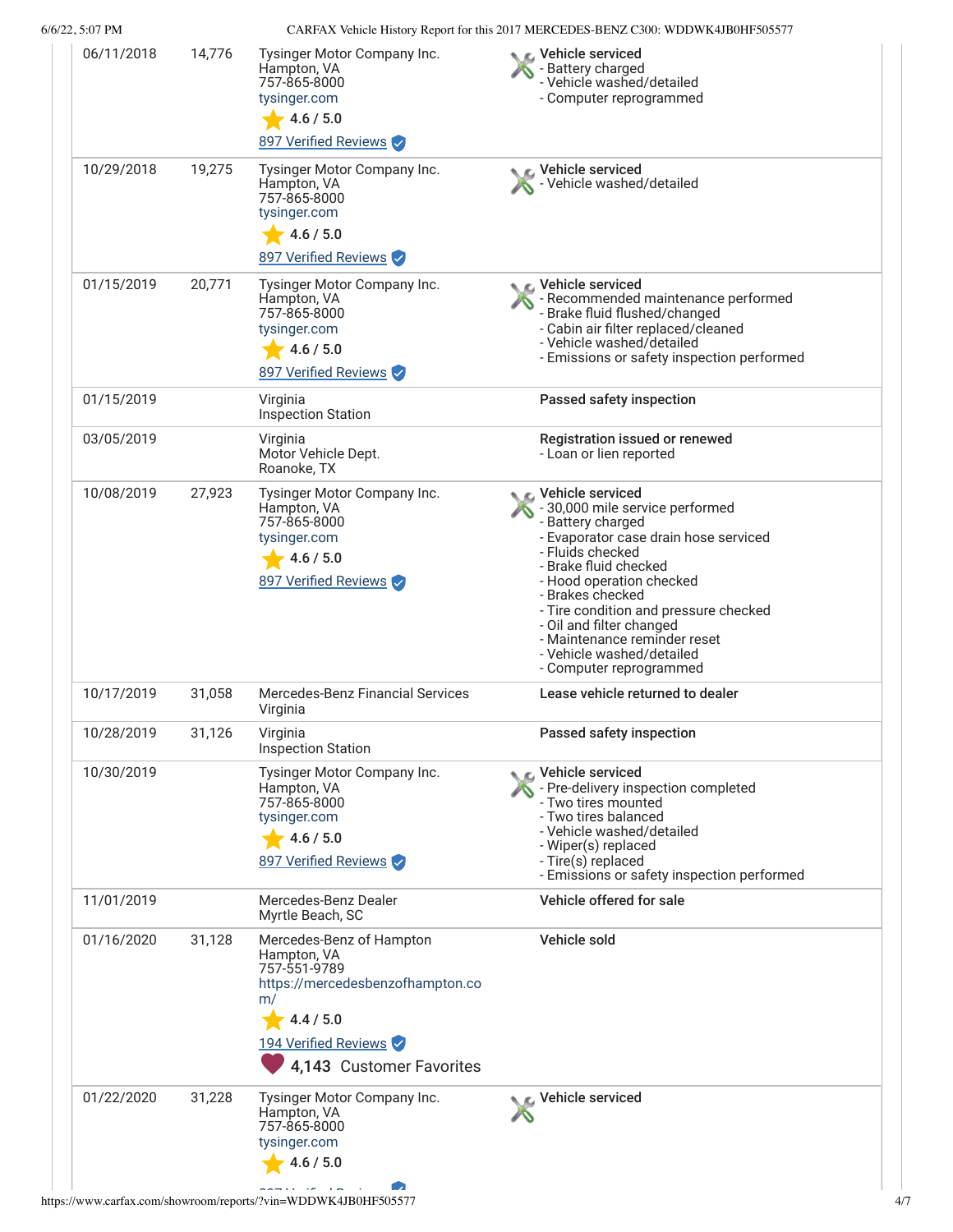6/6/22, 5:07 PM CARFAX Vehicle History Report for this 2017 MERCEDES-BENZ C300: WDDWK4JB0HF505577 897 Verified Reviews

|                                       | 897 Verified Reviews                                                                                                                     |                                                                                                     |
|---------------------------------------|------------------------------------------------------------------------------------------------------------------------------------------|-----------------------------------------------------------------------------------------------------|
| <b>Owner 2</b><br>Purchased: 2020     |                                                                                                                                          | <b>Personal Vehicle</b>                                                                             |
| <b>Mileage</b>                        | Source                                                                                                                                   | <b>Comments</b>                                                                                     |
| 02/07/2020                            | North Carolina<br>Motor Vehicle Dept.<br>Calabash, NC<br>Title #779950200387040                                                          | Title or registration issued<br>- New owner reported<br>- Loan or lien reported                     |
| 03/09/2020                            | North Carolina<br>Motor Vehicle Dept.<br>Calabash, NC<br>Title #779950200387040                                                          | Registration issued or renewed<br>- Loan or lien reported                                           |
| 04/27/2020<br>33,628                  | Jim's Car Care<br>Ocean Isle Beach, NC<br>910-575-1175<br>jimscarcare.net<br>5.0 / 5.0<br>395 Verified Reviews<br>121 Customer Favorites | Vehicle serviced<br>Alignment checked                                                               |
| 08/14/2020<br>36,099                  | Myrtle Beach Automotive<br>Myrtle Beach, SC<br>7 Customer Favorites                                                                      | Vehicle offered for sale                                                                            |
| 08/16/2020                            | Mercedes-Benz Certified Pre-Owned<br>Dealer<br>Myrtle Beach, SC                                                                          | Offered for sale as a Mercedes-Benz Certified Pre-<br><b>Owned Vehicle</b><br>- White exterior      |
|                                       | Mercedes-Benz Certified<br>Pre-Owned Vehicles                                                                                            |                                                                                                     |
| 08/17/2020                            | Myrtle Beach Automotive<br>Myrtle Beach, SC<br>843-848-6800<br>https://myrtlebeachautomotive.com<br>7 Customer Favorites                 | ► E. Vehicle serviced<br>- Vehicle washed/detailed                                                  |
|                                       |                                                                                                                                          | Looks like this dealer serviced the car in<br>order to prepare it for sale. That's a good<br>thing! |
| 08/17/2020                            | South Carolina<br>Motor Vehicle Dept.                                                                                                    | Vehicle purchase reported                                                                           |
| 09/09/2020<br>36,108                  | South Carolina<br>Motor Vehicle Dept.<br>North Myrtle Beach, SC<br>Title #772060388469571                                                | Registration issued or renewed                                                                      |
| Owner <sub>3</sub><br>Purchased: 2020 |                                                                                                                                          | <b>Personal Vehicle</b>                                                                             |
| <b>Mileage</b>                        | Source                                                                                                                                   | <b>Comments</b>                                                                                     |
| 11/08/2020                            | South Carolina                                                                                                                           | Title issued or updated                                                                             |
|                                       |                                                                                                                                          |                                                                                                     |

https://www.carfax.com/showroom/reports/?vin=WDDWK4JB0HF505577 5/7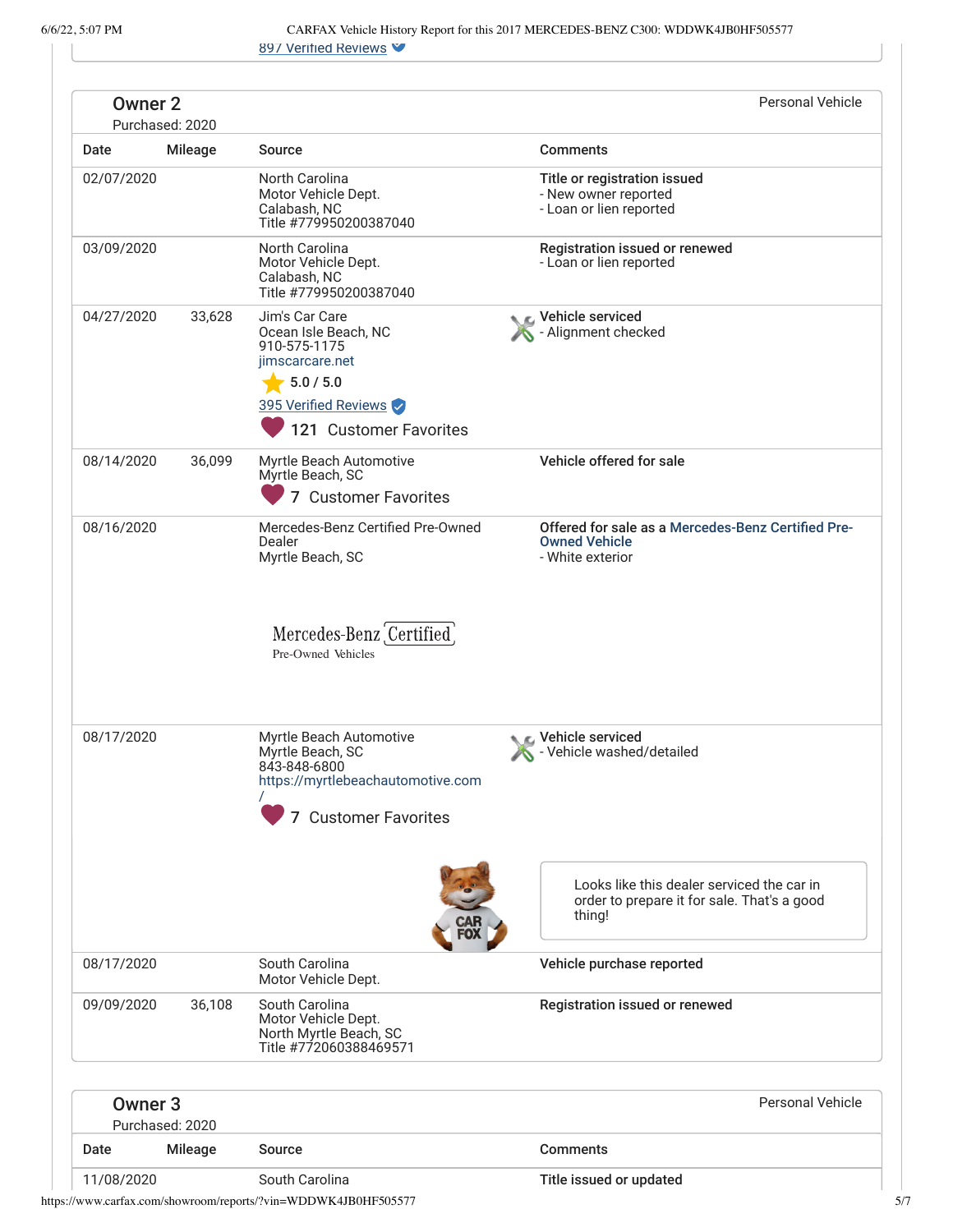| 6/6/22, 5:07 PM |        |                                                                                                                                                         | CARFAX Vehicle History Report for this 2017 MERCEDES-BENZ C300: WDDWK4JB0HF505577                   |
|-----------------|--------|---------------------------------------------------------------------------------------------------------------------------------------------------------|-----------------------------------------------------------------------------------------------------|
|                 |        | Motor Vehicle Dept.<br>North Myrtle Beach, SC<br>Title #772060388469571                                                                                 | - New owner reported<br>- Loan or lien reported                                                     |
| 12/10/2020      |        | South Carolina<br>Motor Vehicle Dept.<br>North Myrtle Beach, SC<br>Title #772060388469571                                                               | Registration issued or renewed                                                                      |
| 10/26/2021      |        | South Carolina<br>Motor Vehicle Dept.<br>North Myrtle Beach, SC<br>Title #772060388469571                                                               | Registration issued or renewed                                                                      |
| 05/04/2022      | 54,597 | Victory Chrysler Jeep Dodge Ram<br>Shallotte, NC<br>4.7 / 5.0<br>149 Verified Reviews<br><b>767 Customer Favorites</b>                                  | Vehicle offered for sale                                                                            |
| 05/12/2022      | 54,598 | Victory Chrysler Jeep Dodge Ram<br>Shallotte, NC<br>877-253-6922<br>victoryshallotte.com<br>4.7 / 5.0<br>149 Verified Reviews<br>767 Customer Favorites | C Vehicle serviced<br>Emissions or safety inspection performed                                      |
|                 |        |                                                                                                                                                         | Looks like this dealer serviced the car in<br>order to prepare it for sale. That's a good<br>thing! |
|                 |        | Have Questions? Please visit our Help Center at www.carfax.com.                                                                                         |                                                                                                     |



# First Owner

When the first owner(s) obtains a title from a Department of Motor Vehicles as proof of ownership.

## New Owner Reported

When a vehicle is sold to a new owner, the Title must be transferred to the new owner(s) at a Department of Motor Vehicles.

# Ownership History

CARFAX defines an owner as an individual or business that possesses and uses a vehicle. Not all title transactions represent changes in ownership. To provide estimated number of owners, CARFAX proprietary technology analyzes all the events in a vehicle history. Estimated ownership is available for vehicles manufactured after 1991 and titled solely in the US including Puerto Rico. Dealers sometimes opt to take ownership of a vehicle and are required to in the following states: Maine, Massachusetts, New Jersey, Ohio, Oklahoma, Pennsylvania and South Dakota. Please consider this as you review a vehicle's estimated ownership history.

### Title Issued

A state issues a title to provide a vehicle owner with proof of ownership. Each title has a unique number. Each title or registration record on a CARFAX report does not necessarily indicate a change in ownership. In Canada, a registration and bill of sale are used as proof of ownership.



CARFAX DEPENDS ON ITS SOURCES FOR THE ACCURACY AND RELIABILITY OF ITS INFORMATION. THEREFORE, NO RESPONSIBILITY IS ASSUMED BY CARFAX OR ITS AGENTS FOR ERRORS OR OMISSIONS IN THIS REPORT. CARFAX FURTHER EXPRESSLY DISCLAIMS ALL WARRANTIES, EXPRESS OR IMPLIED, INCLUDING ANY IMPLIED WARRANTIES OF MERCHANTABILITY OR FITNESS FOR A PARTICULAR PURPOSE.